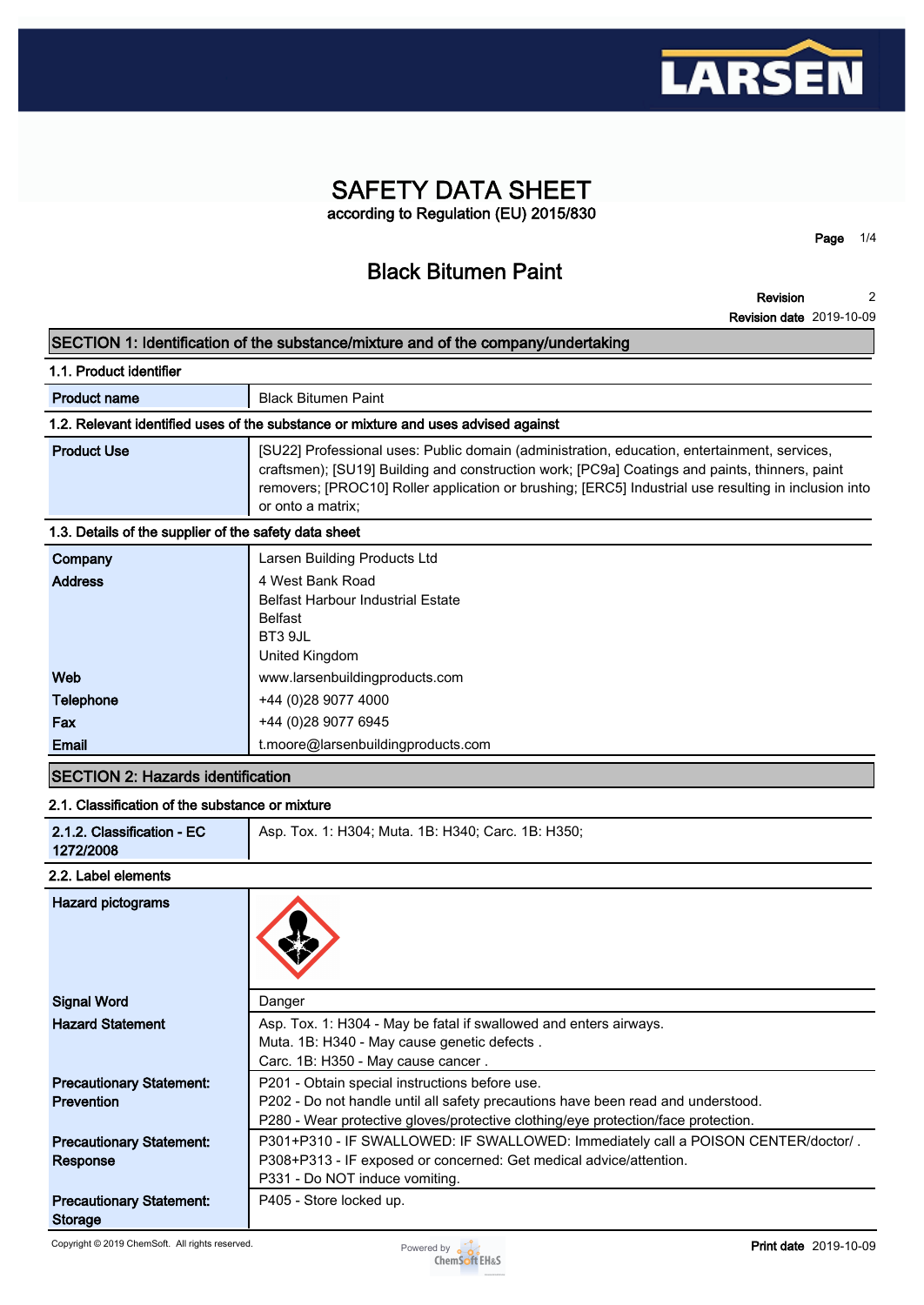#### **2.2. Label elements**

| <b>Precautionary Statement:</b> |  |
|---------------------------------|--|
| <b>Disposal</b>                 |  |

**P501 - Dispose of contents/container to**

# **SECTION 3: Composition/information on ingredients**

**3.2. Mixtures**

## **EC 1272/2008**

| <b>Chemical Name</b>                                                                                         | Index No. | CAS No.    | EC No.    | <b>REACH Registration</b><br><b>Number</b> | Conc.<br>$($ %w/w $)$ | Classification                                        |
|--------------------------------------------------------------------------------------------------------------|-----------|------------|-----------|--------------------------------------------|-----------------------|-------------------------------------------------------|
| Low boiling point hydrogen treated 649-330-00-2<br>naphtha - naphtha (petroleum),<br>hydrodesulfurized heavy |           | 64742-82-1 | 265-185-4 |                                            |                       | Carc. 1B: H350; Muta. 1B:<br>H340; Asp. Tox. 1: H304; |
| <b>SECTION 4: First aid measures</b>                                                                         |           |            |           |                                            |                       |                                                       |

## **4.1. Description of first aid measures**

| Inhalation          | Toxic by inhalation. Inhalation may cause coughing, tightness of the chest and irritation of the<br>respiratory system. Inhalation of vapour may cause shortness of breath. Move the exposed person<br>to fresh air. Seek medical attention. |
|---------------------|----------------------------------------------------------------------------------------------------------------------------------------------------------------------------------------------------------------------------------------------|
| Eye contact         | May cause irritation to eyes. Rinse immediately with plenty of water for 15 minutes holding the<br>eyelids open. Seek medical attention if irritation or symptoms persist.                                                                   |
| <b>Skin contact</b> | Toxic in contact with skin. Wash off immediately with plenty of soap and water. Remove<br>contaminated clothing. Seek medical attention.                                                                                                     |
| Ingestion           | Toxic if swallowed. Ingestion is irritating to the respiratory tract and may cause damage to the<br>central nervous system. If swallowed, seek medical advice immediately and show this container or<br>label. DO NOT INDUCE VOMITING.       |

#### **SECTION 5: Firefighting measures**

#### **5.1. Extinguishing media**

|  | Use as appropriate: Carbon dioxide (CO2), Dry chemical, Foam. |
|--|---------------------------------------------------------------|
|--|---------------------------------------------------------------|

#### **5.2. Special hazards arising from the substance or mixture**

**Burning produces irritating, toxic and obnoxious fumes.**

# **5.3. Advice for firefighters**

**Wear:. Self-contained breathing apparatus. Wear chemical protective clothing.**

# **SECTION 6: Accidental release measures**

#### **6.1. Personal precautions, protective equipment and emergency procedures**

**Ensure adequate ventilation of the working area. Evacuate personnel to a safe area. Wear suitable protective equipment.**

## **6.2. Environmental precautions**

**Do not allow product to enter drains. Prevent further spillage if safe.**

# **6.3. Methods and material for containment and cleaning up**

**Absorb with inert, absorbent material. Transfer to suitable, labelled containers for disposal. Clean spillage area thoroughly with plenty of water.**

# **SECTION 7: Handling and storage**

# **7.1. Precautions for safe handling**

**Avoid contact with eyes and skin. Ensure adequate ventilation of the working area.**

# **7.2. Conditions for safe storage, including any incompatibilities**

**Keep in a cool, dry, well ventilated area. Keep containers tightly closed.**

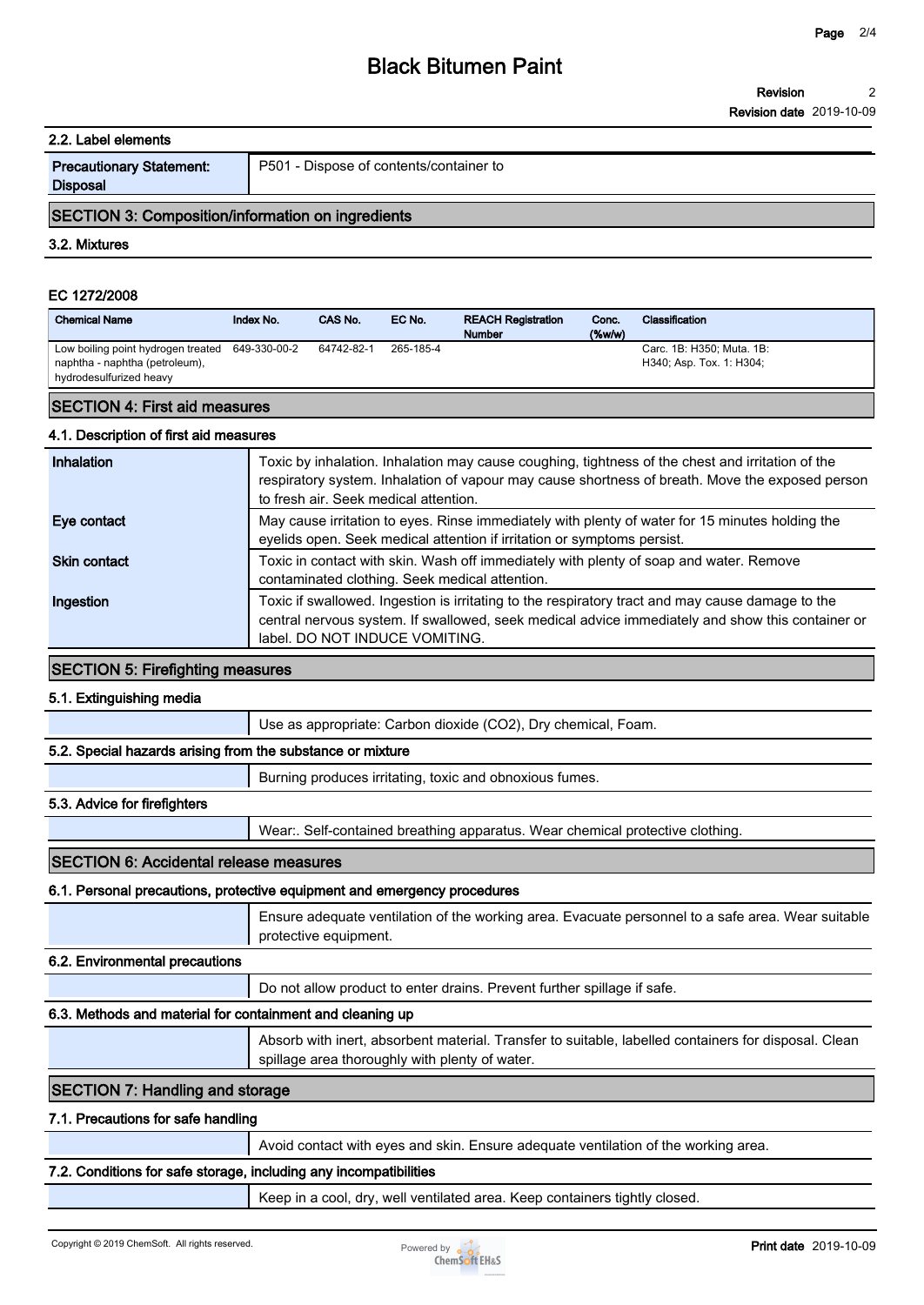# **Black Bitumen Paint**

**Revision date 2019-10-09**

# **SECTION 8: Exposure controls/personal protection**

| 8.2. Exposure controls                     |                                                                           |
|--------------------------------------------|---------------------------------------------------------------------------|
| 8.2.1. Appropriate engineering<br>controls | Ensure adequate ventilation of the working area.                          |
| 8.2.2. Individual protection<br>measures   | Wear chemical protective clothing.                                        |
| Eye / face protection                      | Approved safety goggles.                                                  |
| Skin protection -<br>Handprotection        | Chemical resistant gloves (PVC).                                          |
| <b>Respiratory protection</b>              | In case of insufficient ventilation, wear suitable respiratory equipment. |

# **SECTION 9: Physical and chemical properties**

# **9.1. Information on basic physical and chemical properties**

| Appearance   Liquid |               |
|---------------------|---------------|
| Colour Black        |               |
|                     | Odour Solvent |

# **SECTION 10: Stability and reactivity**

## **10.2. Chemical stability**

**Stable under normal conditions.**

# **SECTION 11: Toxicological information**

## **11.1. Information on toxicological effects**

| <b>Acute toxicity</b>                     | No data is available on this product. |  |  |
|-------------------------------------------|---------------------------------------|--|--|
| 11.1.4. Toxicological Information         |                                       |  |  |
|                                           | No data available                     |  |  |
| $10-0.7121140 - 111114$<br>$\blacksquare$ |                                       |  |  |

# **SECTION 12: Ecological information**

**12.1. Toxicity**

**No data available**

# **SECTION 13: Disposal considerations**

**General information**

**Dispose of in compliance with all local and national regulations.**

# **SECTION 14: Transport information**

## **Hazard pictograms**



# **14.1. UN number**

|                               | <b>UN1999</b> |
|-------------------------------|---------------|
| 14.2. UN proper shipping name |               |
|                               | TARS, LIQUID  |

| 14.3. Transport hazard class(es) |                          |  |
|----------------------------------|--------------------------|--|
| <b>ADR/RID</b>                   |                          |  |
| <b>Subsidiary risk</b>           | $\overline{\phantom{a}}$ |  |